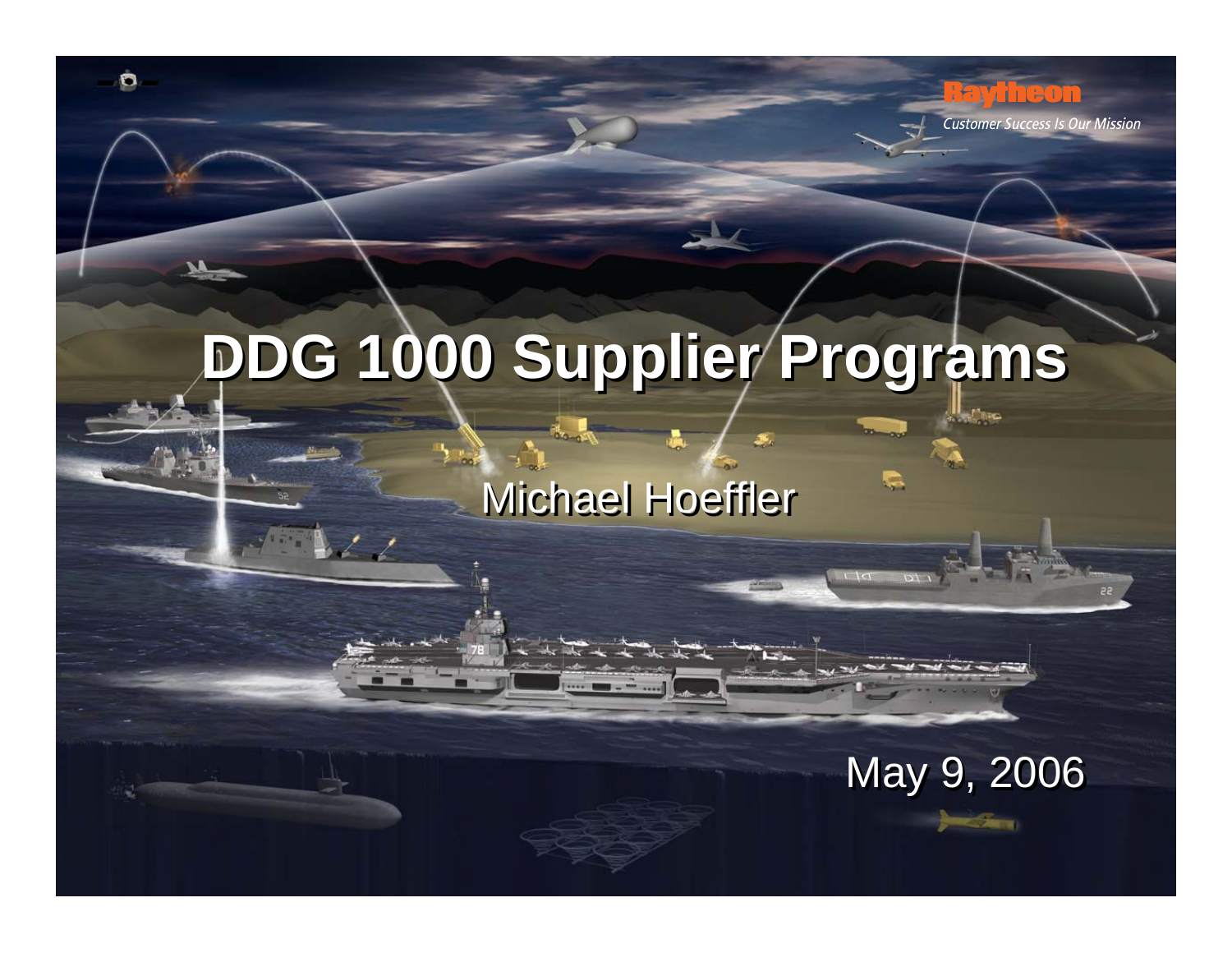### **DDG 1000**

## **Raytheon**<br>Integrated Defense Systems

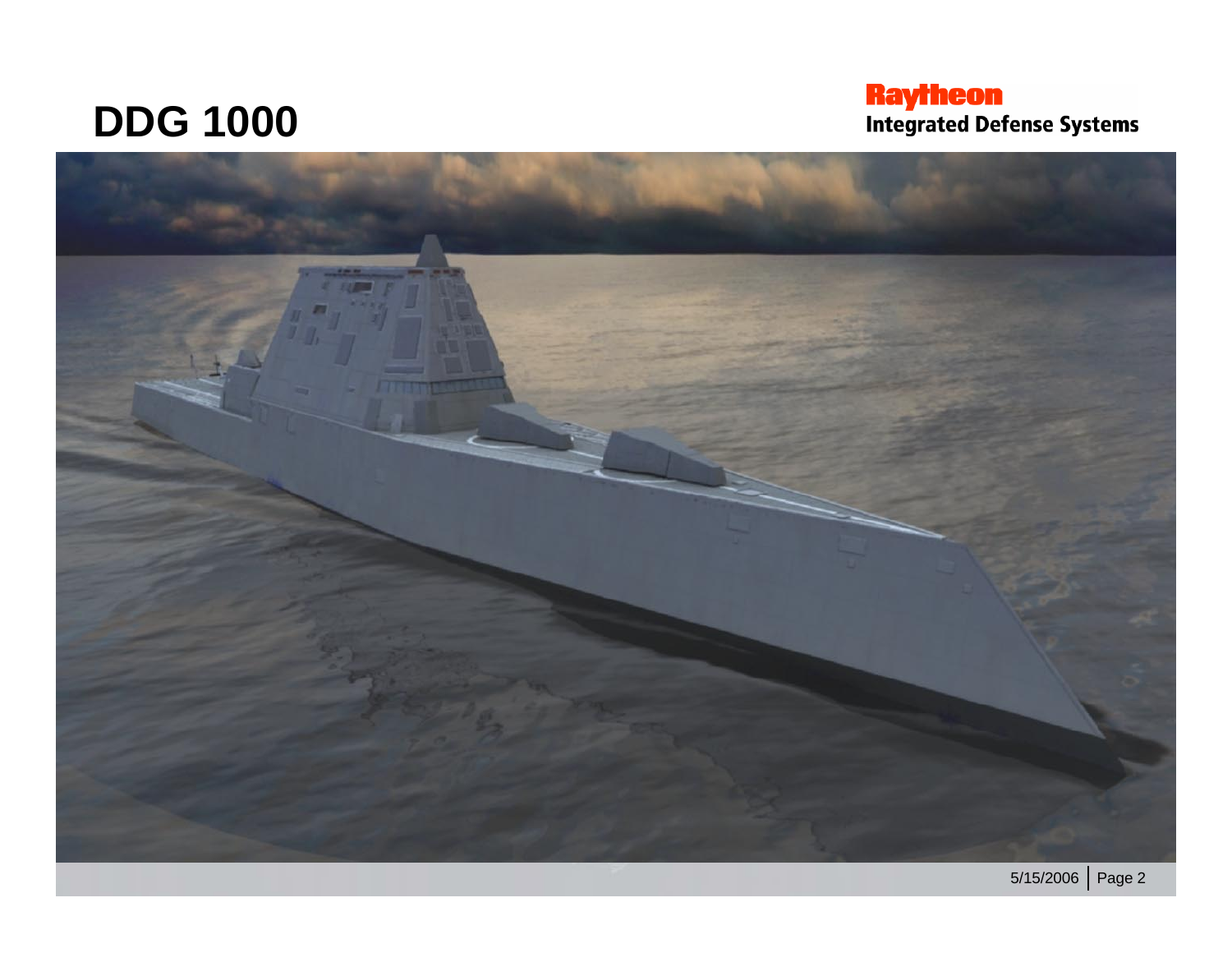#### **Raytheon Integrated Defense Systems**

### **DD(X) / DDG-51 Flight IIA Comparison**

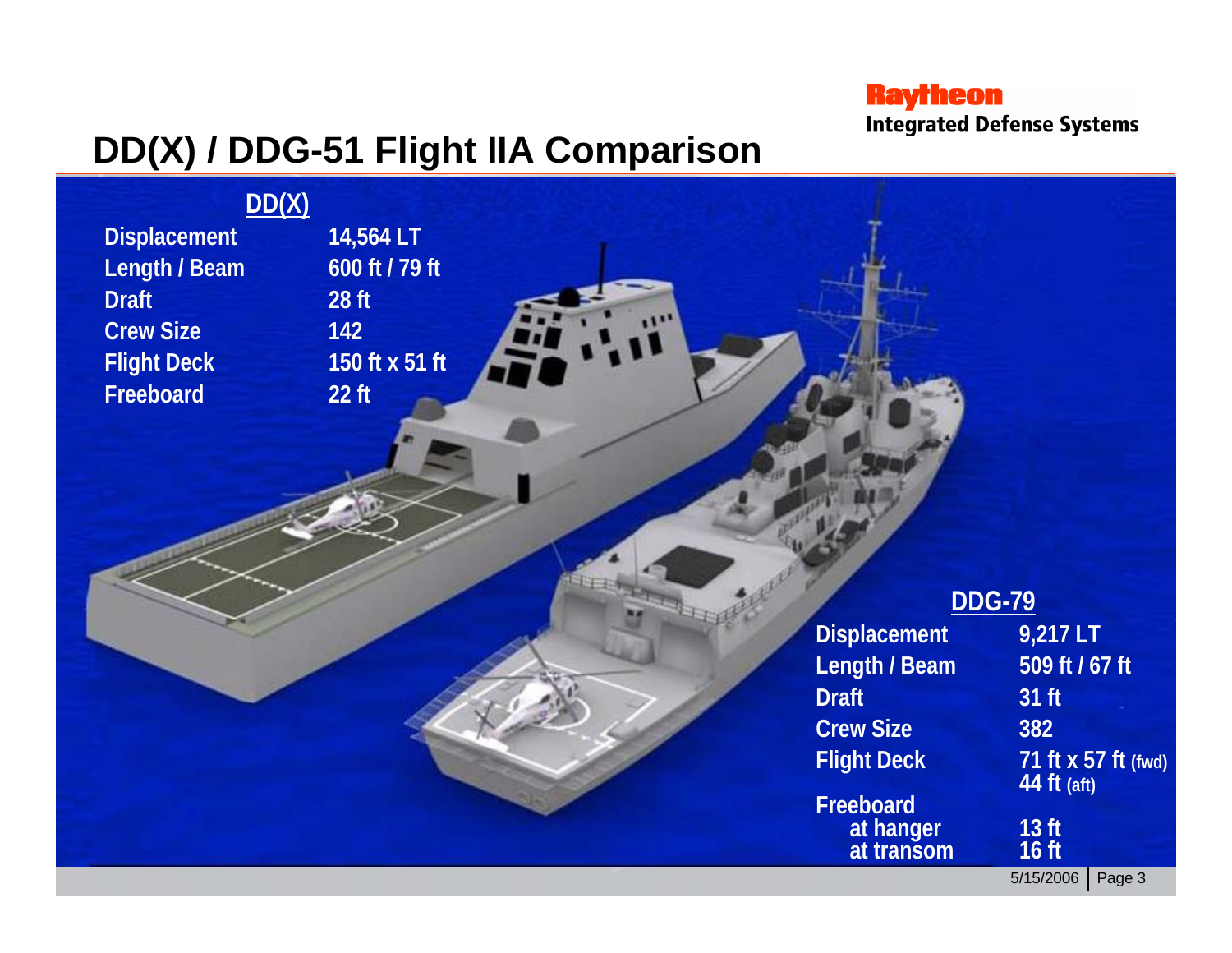**Raytheon Integrated Defense Systems** 

### **DD(X) Engineering Development Models**

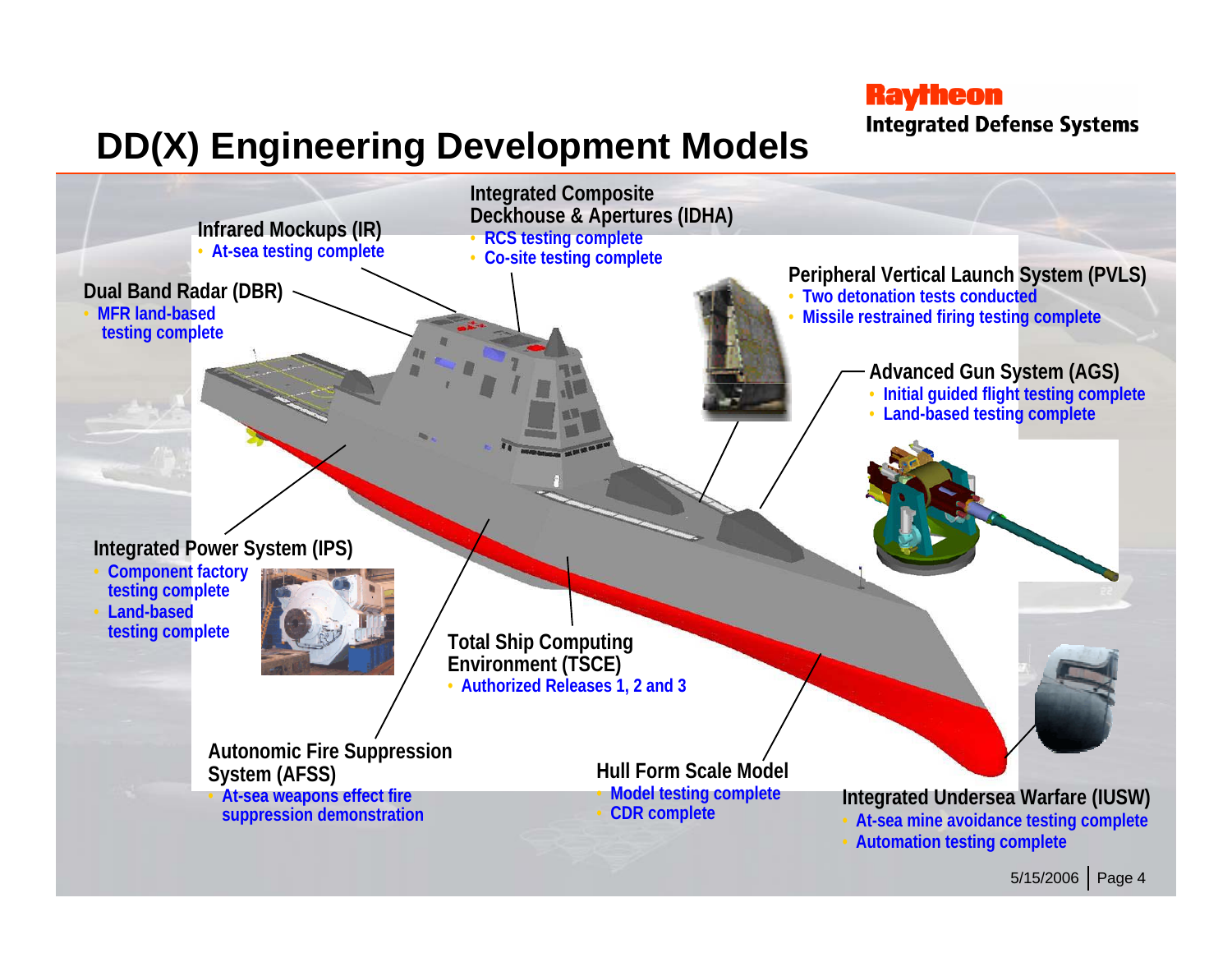## **Raytheon**<br>Integrated Defense Systems

### **Small Business Initiatives**

| <b>Category</b>            | <b>FY2005</b>                     |
|----------------------------|-----------------------------------|
| <b>Small</b>               | \$222.2M                          |
| <b>Small Veteran</b>       | \$34.7M                           |
| <b>Small Disadvantaged</b> | 29.9M<br>$\mathbf{s}$             |
| <b>Small Woman Owned</b>   | stat town<br>\$26.9M              |
| <b>Small HUB-Zone</b>      | $\boldsymbol{s}$<br>11.5M         |
| <b>Small S/D Vet</b>       | $\boldsymbol{\mathsf{S}}$<br>3.0M |
|                            |                                   |

5/15/2006 | Page 5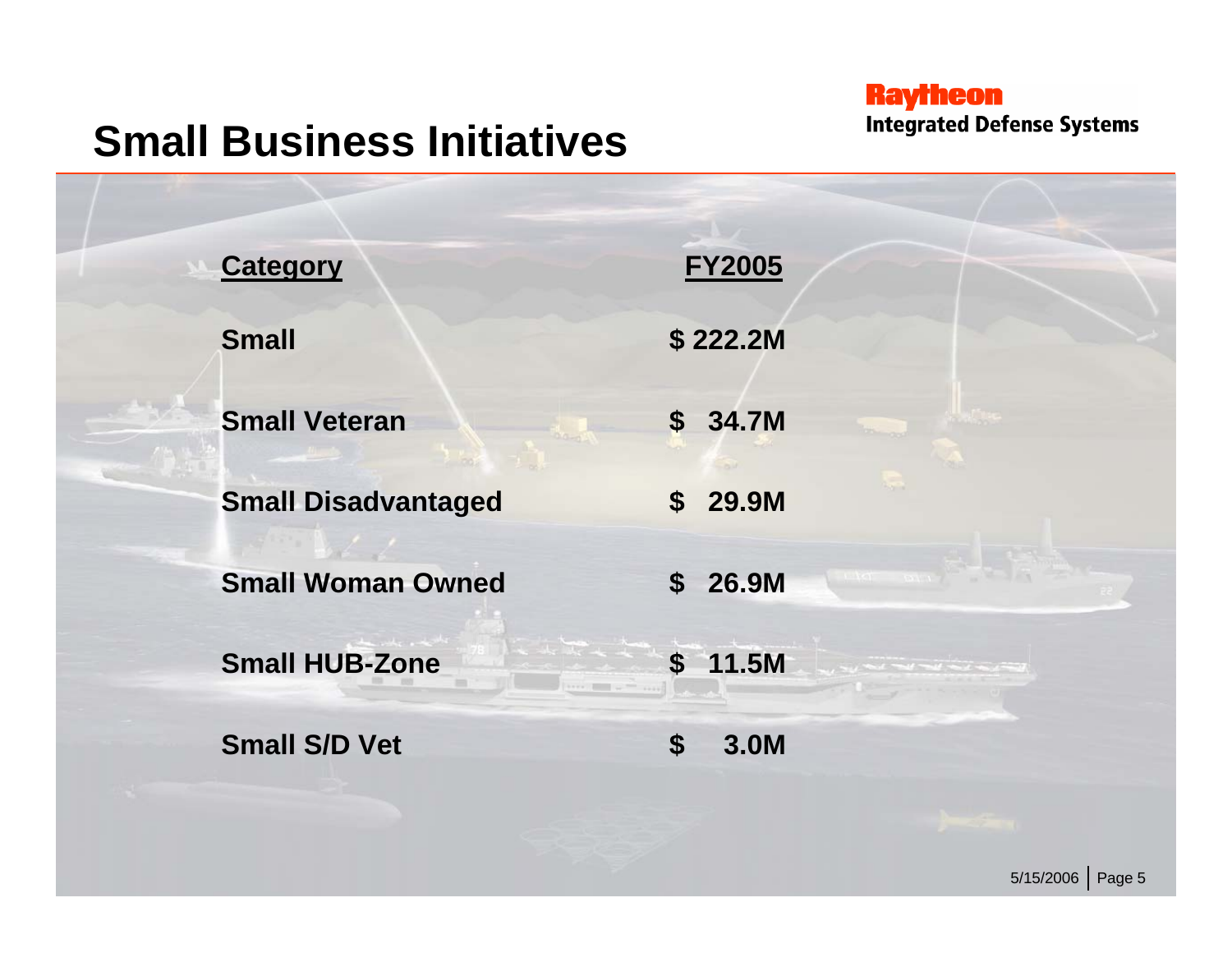#### **Kavrheon Integrated Defense Systems**

### **Raytheon Mentor / Protégé Program**

- Work with protégé companies to expand their business infrastructure, capabilities, and base.
- Currently 9 active agreements – 5 Nunn / Perry, Mentor / Protégé award winners in current agreements
- • Banneker Industries & IDS 2005 Nunn/Perry award winner – FY 2005 over \$3M dollars worth of commitments from IDS
- Contact Ed Bogacz
	- Visit Raytheon booth at the Trade Fair
	- Telephone 978-470- 7199
	- edward\_a\_bogacz@raytheon.com